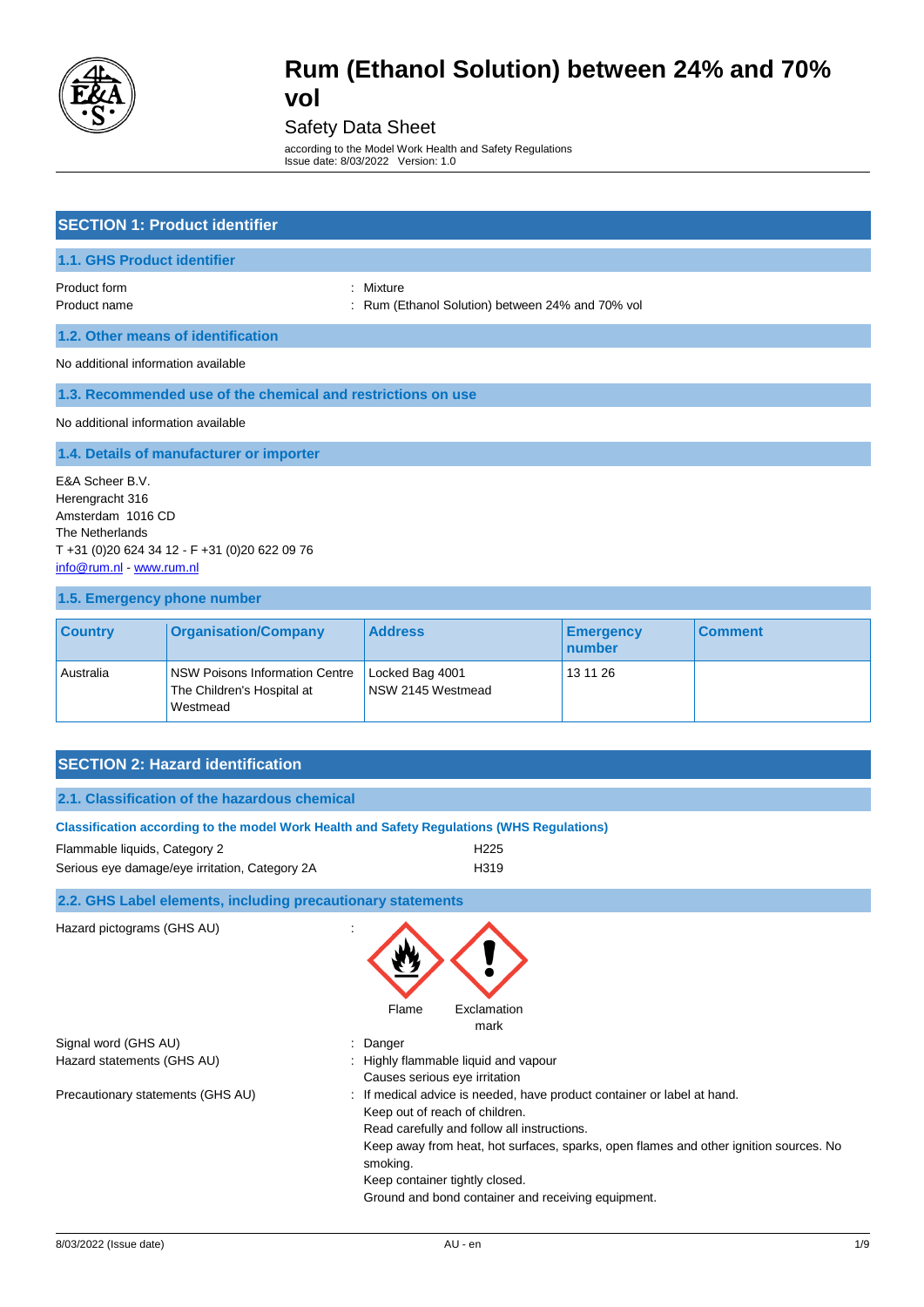Safety Data Sheet

according to the Model Work Health and Safety Regulations

Use explosion-proof electrical, ventilating, lighting equipment. Wash hands thoroughly after handling. Wear eye protection. IF ON SKIN (or hair): Take off immediately all contaminated clothing. Rinse skin with water . IF IN EYES: Rinse cautiously with water for several minutes. Remove contact lenses, if present and easy to do. Continue rinsing. If eye irritation persists: Get medical advice. In case of fire: Use foam, Dry powder, carbon dioxide (CO2), Water spray, sand to extinguish. Store in a well-ventilated place. Keep cool. Dispose of contents and container to hazardous or special waste collection point, in accordance with local, regional, national and/or international regulation.

**2.3. Other hazards which do not result in classification**

No additional information available

| <b>SECTION 3: Composition and information on ingredients</b>                   |                |                         |                                                                                                                |
|--------------------------------------------------------------------------------|----------------|-------------------------|----------------------------------------------------------------------------------------------------------------|
| <b>Name</b>                                                                    | <b>CAS-No.</b> | <b>Conc.</b><br>(% w/w) | <b>Classification according to the</b><br>model Work Health and Safety<br><b>Regulations (WHS Regulations)</b> |
| ethanol; ethyl alcohol                                                         | 64-17-5        | $\geq 24 - 570$         | Flam. Lig. 2, H225<br>Eye Irrit. 2A, H319                                                                      |
| Other substances (not contributing to the classification  <br>of this product) |                | $30 - 76$               |                                                                                                                |

| <b>SECTION 4: First aid measures</b>                                      |                                                                                                                                                                                                             |
|---------------------------------------------------------------------------|-------------------------------------------------------------------------------------------------------------------------------------------------------------------------------------------------------------|
| 4.1. Description of necessary first-aid measures                          |                                                                                                                                                                                                             |
| First-aid measures general                                                | : Never give anything by mouth to an unconscious person. If you feel unwell, seek medical<br>advice (show the label where possible).                                                                        |
| First-aid measures after inhalation                                       | : Remove person to fresh air and keep comfortable for breathing. Get medical<br>advice/attention if you feel unwell.                                                                                        |
| First-aid measures after skin contact                                     | : Rinse skin with water/shower. Remove contaminated clothes. If skin irritation or rash<br>occurs: Get medical advice/attention.                                                                            |
| First-aid measures after eye contact                                      | : Immediately flush eyes thoroughly with water for at least 15 minutes. Remove contact<br>lenses, if present and easy to do. Continue rinsing. If eye irritation persists: Get medical<br>advice/attention. |
| First-aid measures after ingestion                                        | : Rinse mouth. Do NOT induce vomiting. Get medical advice/attention if you feel unwell.                                                                                                                     |
| 4.2. Symptoms caused by exposure                                          |                                                                                                                                                                                                             |
| Symptoms/effects after skin contact<br>Symptoms/effects after eye contact | : Prolonged or repeated contact may cause skin to become dry or cracked.<br>: Causes serious eye irritation.                                                                                                |
| 4.3. Medical attention and special treatment                              |                                                                                                                                                                                                             |
| Other medical advice or treatment                                         | : Treat symptomatically.                                                                                                                                                                                    |

| <b>SECTION 5: Fire-fighting measures</b>                       |                                                                                              |  |
|----------------------------------------------------------------|----------------------------------------------------------------------------------------------|--|
| 5.1. Extinguishing media                                       |                                                                                              |  |
| Suitable extinguishing media<br>Unsuitable extinguishing media | : Foam. Dry powder. Carbon dioxide. Water spray. Sand.<br>: Do not use a heavy water stream. |  |
| 5.2. Specific hazards arising from the chemical                |                                                                                              |  |
| Fire hazard                                                    | Highly flammable liquid and vapour.                                                          |  |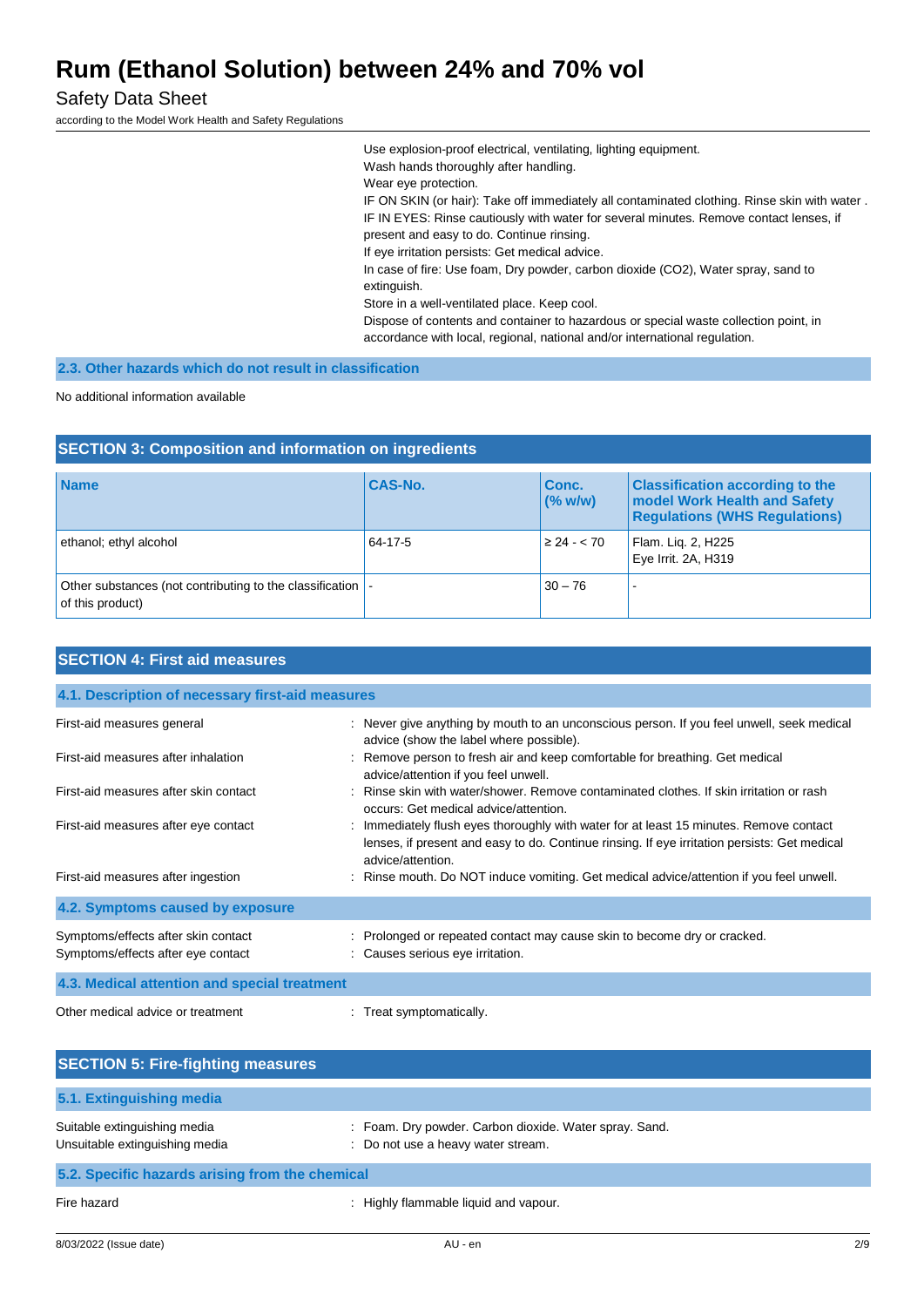### Safety Data Sheet

according to the Model Work Health and Safety Regulations

| Explosion hazard<br>Hazardous decomposition products in case of fire | No direct explosion hazard.<br>: For further information, refer to section 10 : "Stability and Reactivity".                                                              |  |  |
|----------------------------------------------------------------------|--------------------------------------------------------------------------------------------------------------------------------------------------------------------------|--|--|
| 5.3. Special protective equipment and precautions for fire-fighters  |                                                                                                                                                                          |  |  |
| Firefighting instructions                                            | : Use water spray or fog for cooling exposed containers. Exercise caution when fighting any<br>chemical fire. Prevent fire fighting water from entering the environment. |  |  |
| Protection during firefighting                                       | : Do not enter fire area without proper protective equipment, including respiratory protection.                                                                          |  |  |
| Hazchem Code                                                         | $:$ * 2Y                                                                                                                                                                 |  |  |
| Other information                                                    | Prevent fire fighting water from entering the environment.                                                                                                               |  |  |

| <b>SECTION 6: Accidental release measures</b>                            |                                                                                                                                      |  |  |
|--------------------------------------------------------------------------|--------------------------------------------------------------------------------------------------------------------------------------|--|--|
| 6.1. Personal precautions, protective equipment and emergency procedures |                                                                                                                                      |  |  |
| 6.1.1. For non-emergency personnel                                       |                                                                                                                                      |  |  |
| Emergency procedures                                                     | : Evacuate unnecessary personnel. No open flames, no sparks, and no smoking.                                                         |  |  |
| 6.1.2. For emergency responders                                          |                                                                                                                                      |  |  |
| Protective equipment                                                     | : Equip cleanup crew with proper protection. For further information refer to section 8:<br>"Exposure controls/personal protection". |  |  |
| Emergency procedures                                                     | : Ventilate area.                                                                                                                    |  |  |
| <b>6.2. Environmental precautions</b>                                    |                                                                                                                                      |  |  |
| Do not allow to enter drains or water courses.                           |                                                                                                                                      |  |  |

| 6.3. Methods and materials for containment and cleaning up |                                                                                        |  |  |
|------------------------------------------------------------|----------------------------------------------------------------------------------------|--|--|
| Methods for cleaning up                                    | Take up liquid spill into absorbent material. Mechanically recover the product. Notify |  |  |
|                                                            | authorities if product enters sewers or public waters.                                 |  |  |

| <b>SECTION 7: Handling and storage</b>                            |                                                                                                                                                                                                                                                                                                                                                                                                                                                                                                                                                                               |
|-------------------------------------------------------------------|-------------------------------------------------------------------------------------------------------------------------------------------------------------------------------------------------------------------------------------------------------------------------------------------------------------------------------------------------------------------------------------------------------------------------------------------------------------------------------------------------------------------------------------------------------------------------------|
|                                                                   |                                                                                                                                                                                                                                                                                                                                                                                                                                                                                                                                                                               |
| 7.1. Precautions for safe handling                                |                                                                                                                                                                                                                                                                                                                                                                                                                                                                                                                                                                               |
| Precautions for safe handling<br>Hygiene measures                 | Concerning personal protective equipment to use, see section 8. Provide good ventilation in<br>process area to prevent formation of vapour. Keep away from heat, hot surfaces, sparks,<br>open flames and other ignition sources. No smoking. Ground/bond container and receiving<br>equipment. Use only non-sparking tools. Take precautionary measures against static<br>discharge. Flammable vapours may accumulate in the container. Wear personal protective<br>equipment.<br>: Do not eat, drink or smoke when using this product. Always wash hands after handling the |
|                                                                   | product.                                                                                                                                                                                                                                                                                                                                                                                                                                                                                                                                                                      |
| 7.2. Conditions for safe storage, including any incompatibilities |                                                                                                                                                                                                                                                                                                                                                                                                                                                                                                                                                                               |
| Technical measures                                                | : Ground/bond container and receiving equipment.                                                                                                                                                                                                                                                                                                                                                                                                                                                                                                                              |
| Storage conditions                                                | : Keep only in the original container in a cool well ventilated place. Keep container closed<br>when not in use. Store in a well-ventilated place. Keep cool. Keep container tightly closed.                                                                                                                                                                                                                                                                                                                                                                                  |
| Heat and ignition sources                                         | : Keep away from heat and direct sunlight.                                                                                                                                                                                                                                                                                                                                                                                                                                                                                                                                    |
| Packaging materials                                               | Store in glass, stainless steel, plastic or epoxy lined receptacles. Unsuitable materials:<br>copper, Aluminium.                                                                                                                                                                                                                                                                                                                                                                                                                                                              |

| <b>SECTION 8: Exposure controls and personal protection</b> |                         |  |  |
|-------------------------------------------------------------|-------------------------|--|--|
| 8.1. Control parameters - exposure standards                |                         |  |  |
| ethanol; ethyl alcohol (64-17-5)                            |                         |  |  |
| <b>Australia - Occupational Exposure Limits</b>             |                         |  |  |
| Local name                                                  | Ethyl alcohol (Ethanol) |  |  |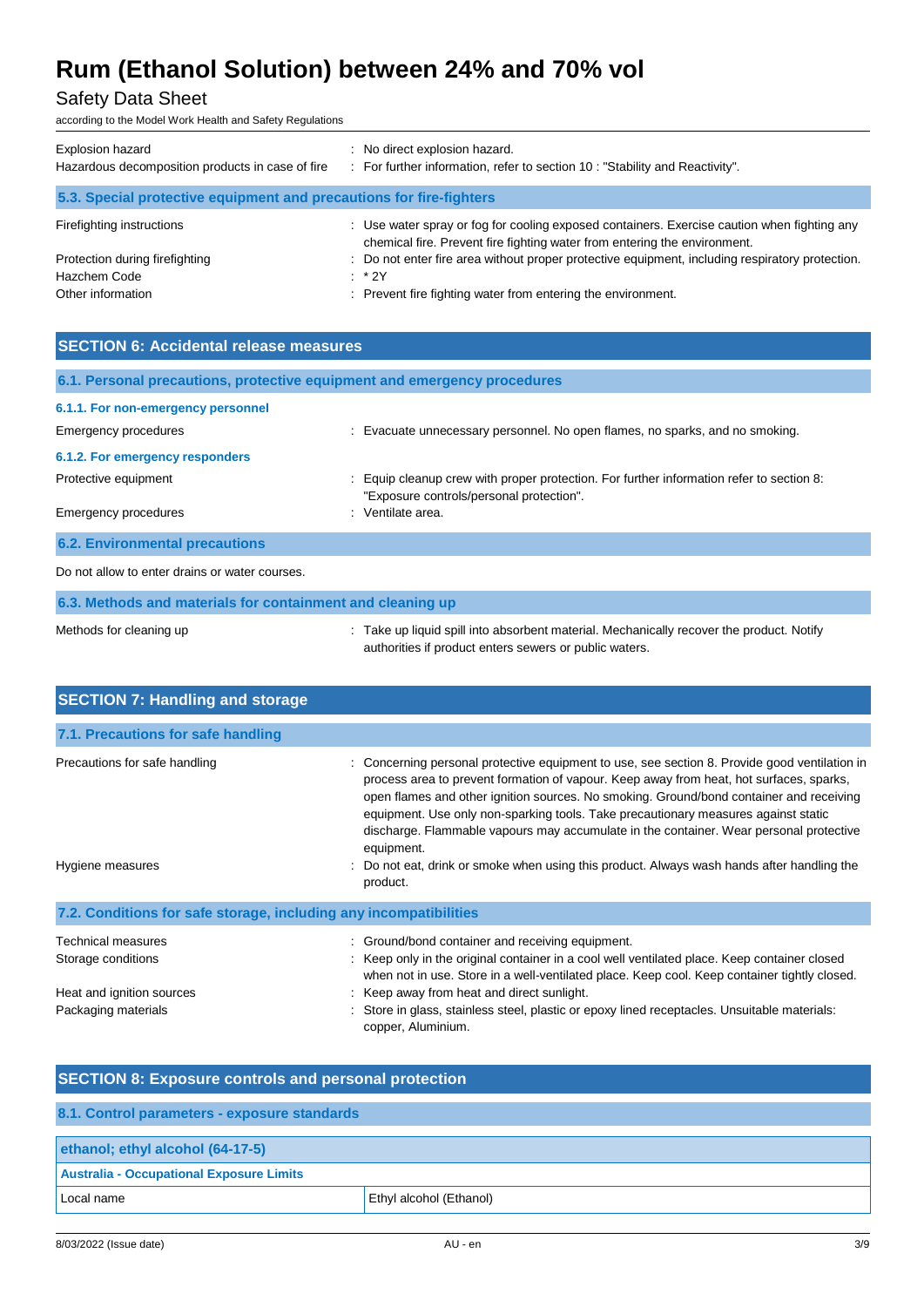### Safety Data Sheet

according to the Model Work Health and Safety Regulations

| ethanol; ethyl alcohol (64-17-5)                                                 |                                                                                                                                                                                                                                                                                                                          |
|----------------------------------------------------------------------------------|--------------------------------------------------------------------------------------------------------------------------------------------------------------------------------------------------------------------------------------------------------------------------------------------------------------------------|
| OES TWA [1]                                                                      | 1880 mg/m <sup>3</sup>                                                                                                                                                                                                                                                                                                   |
| OES TWA [2]                                                                      | 1000 ppm                                                                                                                                                                                                                                                                                                                 |
| Regulatory reference                                                             | Workplace exposure standards for airborne contaminants (2019)                                                                                                                                                                                                                                                            |
| <b>8.2. Biological Monitoring</b>                                                |                                                                                                                                                                                                                                                                                                                          |
| No additional information available                                              |                                                                                                                                                                                                                                                                                                                          |
| 8.3. Engineering controls                                                        |                                                                                                                                                                                                                                                                                                                          |
| Appropriate engineering controls                                                 | : Ensure good ventilation of the work station.                                                                                                                                                                                                                                                                           |
| 8.4. Individual protection measures, such as personal protective equipment (PPE) |                                                                                                                                                                                                                                                                                                                          |
| Personal protective equipment<br>Hand protection                                 | : Safety glasses.<br>: In case of repeated or prolonged contact wear gloves. Polyvinylchloride (PVC). 0.11 mm.                                                                                                                                                                                                           |
| Eye protection<br>Skin and body protection<br>Respiratory protection             | <b>EN 374</b><br>Safety glasses. DIN EN 166<br>Wear suitable protective clothing. CEN: EN 340; EN 369; EN 465<br>No special respiratory protection equipment is recommended under normal conditions of<br>use with adequate ventilation. In case of inadequate ventilation wear respiratory protection.<br><b>EN 143</b> |
| Personal protective equipment symbol(s)                                          |                                                                                                                                                                                                                                                                                                                          |
|                                                                                  |                                                                                                                                                                                                                                                                                                                          |

# Environmental exposure controls : Avoid release to the environment.

Other information **Other information** : Do not eat, drink or smoke during use.

#### **SECTION 9: Physical and chemical properties**

| Physical state<br>Appearance<br>Colour<br>Odour<br>Odour threshold<br>рH<br>Relative evaporation rate (butylacetate=1)<br>Melting point / Freezing point<br>Boiling point<br>Flash point | : Liquid<br>: No data available<br>: various colors<br>: characteristic<br>: No data available<br>$: 4 - 8.5$<br>: No data available<br>: Melting point: -130 - -112 °C<br>>78.3 °C<br>> 21 °C (70%)<br>35 %vol. 27,5°C<br>40 % vol. 26 °C<br>45 % vol. 25 °C<br>50 % vol. 24 °C |
|------------------------------------------------------------------------------------------------------------------------------------------------------------------------------------------|----------------------------------------------------------------------------------------------------------------------------------------------------------------------------------------------------------------------------------------------------------------------------------|
| Auto-ignition temperature<br>Flammability (solid, gas)<br>Vapour pressure<br>Relative density                                                                                            | 55 % vol. 23 °C<br>60 % vol. 22 °C<br>65 % vol. 21,5°C<br>70 %vol. 21°C<br>: 363 °C<br>No data available<br>Vapour pressure: $3.3 - 19\%$ v/v<br>Relative vapour density at 20 °C: 59                                                                                            |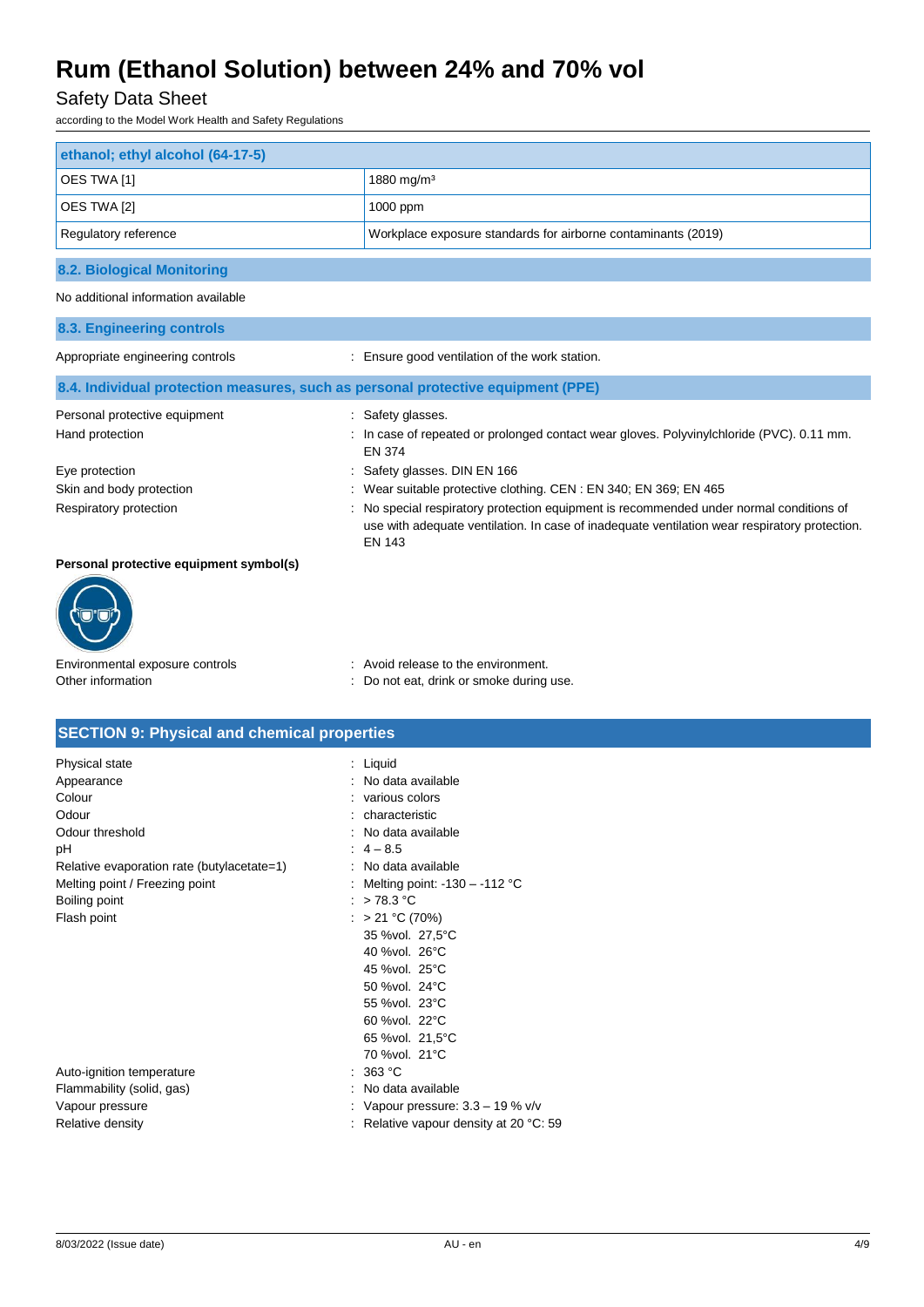Safety Data Sheet

according to the Model Work Health and Safety Regulations

| Density                                         | : Relative density: 35 % vol. | 0.95559 |
|-------------------------------------------------|-------------------------------|---------|
|                                                 |                               |         |
|                                                 | 40 % vol. 0,94805             |         |
|                                                 | 45 % vol. 0,93954             |         |
|                                                 | 55 % vol. 0,91996             |         |
|                                                 | 60 % vol. 0.90911             |         |
|                                                 | 65 %vol. 0,89765              |         |
|                                                 | 70 % vol. 0.88556             |         |
| Solubility                                      | : Soluble in water.           |         |
| Partition coefficient n-octanol/water (Log Pow) | No data available             |         |
| <b>Explosive properties</b>                     | : No data available           |         |
| <b>Explosive limits</b>                         | : No data available           |         |
| Minimum ignition energy                         | : No data available           |         |
| Fat solubility                                  | No data available             |         |
|                                                 |                               |         |

| Reactivity                         | Highly flammable liquid and vapour.                                                                                                                                   |
|------------------------------------|-----------------------------------------------------------------------------------------------------------------------------------------------------------------------|
| Chemical stability                 | : Stable under normal conditions.                                                                                                                                     |
| Possibility of hazardous reactions | : No dangerous reactions known.                                                                                                                                       |
| Conditions to avoid                | : Extremely high or low temperatures. Keep out of direct sunlight. Avoid contact with hot<br>surfaces. Heat. No flames, no sparks. Eliminate all sources of ignition. |
| Incompatible materials             | : Strong oxidizing agents.                                                                                                                                            |
| Hazardous decomposition products   | : Combustion generates: Carbon oxides (CO, CO2).                                                                                                                      |

| <b>SECTION 11: Toxicological information</b>                                    |                                                    |  |
|---------------------------------------------------------------------------------|----------------------------------------------------|--|
| Acute toxicity (oral)<br>Acute toxicity (dermal)<br>Acute toxicity (inhalation) | Not classified<br>Not classified<br>Not classified |  |
| ethanol; ethyl alcohol (64-17-5)                                                |                                                    |  |
| LD50 oral rat                                                                   | 7060 mg/kg                                         |  |
| LD50 oral                                                                       | 10470 mg/kg bodyweight                             |  |
| LD50 dermal                                                                     | 15800 mg/kg bodyweight                             |  |
| LC50 Inhalation - Rat                                                           | 133.8 mg/l/4h                                      |  |
| LC50 Inhalation - Rat (Dust/Mist)                                               | > 99999 mg/l                                       |  |
| Skin corrosion/irritation                                                       | Not classified<br>$pH: 4 - 8.5$                    |  |
| Serious eye damage/irritation                                                   | Causes serious eye irritation.<br>$pH: 4 - 8.5$    |  |
| Respiratory or skin sensitisation                                               | Not classified                                     |  |
| Germ cell mutagenicity                                                          | Not classified                                     |  |
| Carcinogenicity                                                                 | : Not classified                                   |  |
| Reproductive toxicity                                                           | Not classified                                     |  |
| STOT-single exposure                                                            | Not classified                                     |  |
| STOT-repeated exposure                                                          | Not classified                                     |  |
| Aspiration hazard                                                               | Not classified                                     |  |

#### **SECTION 12: Ecological information**

According to the National Code of Practice for the Preparation of Material Safety Data Sheets, Environmental classification information is not mandatory. Information relevant for GHS classification is available on request

#### **12.1. Ecotoxicity**

Hazardous to the aquatic environment, short-term (acute) : Not classified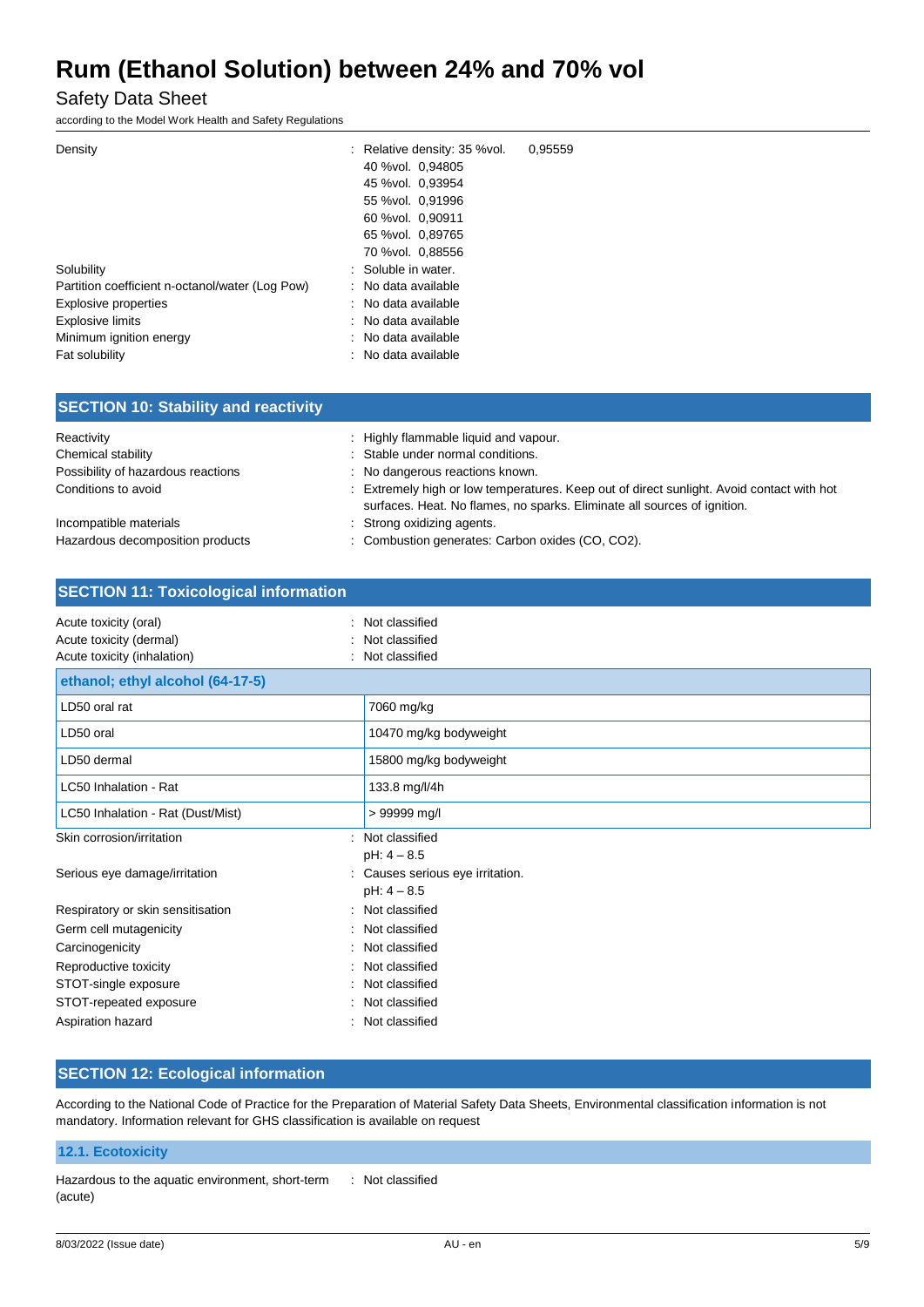Safety Data Sheet

according to the Model Work Health and Safety Regulations

| Hazardous to the aquatic environment, long-term<br>: Not classified<br>(chronic)<br>Other information<br>: Avoid release to the environment. |                     |  |
|----------------------------------------------------------------------------------------------------------------------------------------------|---------------------|--|
| ethanol; ethyl alcohol (64-17-5)                                                                                                             |                     |  |
| LC50 - Fish [1]                                                                                                                              | 14200 mg/l          |  |
| EC50 - Crustacea [1]                                                                                                                         | 5463 mg/l           |  |
| EC50 - Other aquatic organisms [1]                                                                                                           | 5012 mg/l waterflea |  |
| EC50 - Other aquatic organisms [2]                                                                                                           | 275 mg/l            |  |
| ErC50 algae                                                                                                                                  | 1000 mg/l           |  |
| NOEC chronic crustacea                                                                                                                       | $9.6$ mg/l          |  |
| Partition coefficient n-octanol/water (Log Pow)                                                                                              | $-0.32$             |  |
| 12.2. Persistence and degradability                                                                                                          |                     |  |
| Rum (Ethanol Solution) between 24% and 70% vol                                                                                               |                     |  |
| Persistence and degradability                                                                                                                | Not established.    |  |
| 12.3. Bioaccumulative potential                                                                                                              |                     |  |
| Rum (Ethanol Solution) between 24% and 70% vol                                                                                               |                     |  |
| Bioaccumulative potential                                                                                                                    | Not established.    |  |
| ethanol; ethyl alcohol (64-17-5)                                                                                                             |                     |  |
| Partition coefficient n-octanol/water (Log Pow)                                                                                              | $-0.32$             |  |
| 12.4. Mobility in soil                                                                                                                       |                     |  |
| ethanol; ethyl alcohol (64-17-5)                                                                                                             |                     |  |
| Partition coefficient n-octanol/water (Log Pow)                                                                                              | $-0.32$             |  |
| 12.5. Other adverse effects                                                                                                                  |                     |  |
| Ozone                                                                                                                                        | Not classified      |  |
| Other adverse effects<br>: No additional information available                                                                               |                     |  |
| Rum (Ethanol Solution) between 24% and 70% vol                                                                                               |                     |  |
| Fluorinated greenhouse gases                                                                                                                 | False               |  |
| ethanol; ethyl alcohol (64-17-5)                                                                                                             |                     |  |
| Fluorinated greenhouse gases                                                                                                                 | False               |  |

| <b>SECTION 13: Disposal considerations</b>                           |                                                                                                                                                                                                                                           |
|----------------------------------------------------------------------|-------------------------------------------------------------------------------------------------------------------------------------------------------------------------------------------------------------------------------------------|
| Product/Packaging disposal recommendations<br>Additional information | : Dispose in a safe manner in accordance with local/national regulations.<br>Empty containers should be taken for recycling, recovery or waste in accordance with local<br>regulation. Flammable vapours may accumulate in the container. |
| Ecology - waste materials                                            | : Avoid release to the environment.                                                                                                                                                                                                       |

| <b>SECTION 14: Transport information</b> |             |             |
|------------------------------------------|-------------|-------------|
| <b>ADG</b>                               | <b>IMDG</b> | <b>IATA</b> |
| 14.1. UN number                          |             |             |
| 3065                                     | 3065        | 3065        |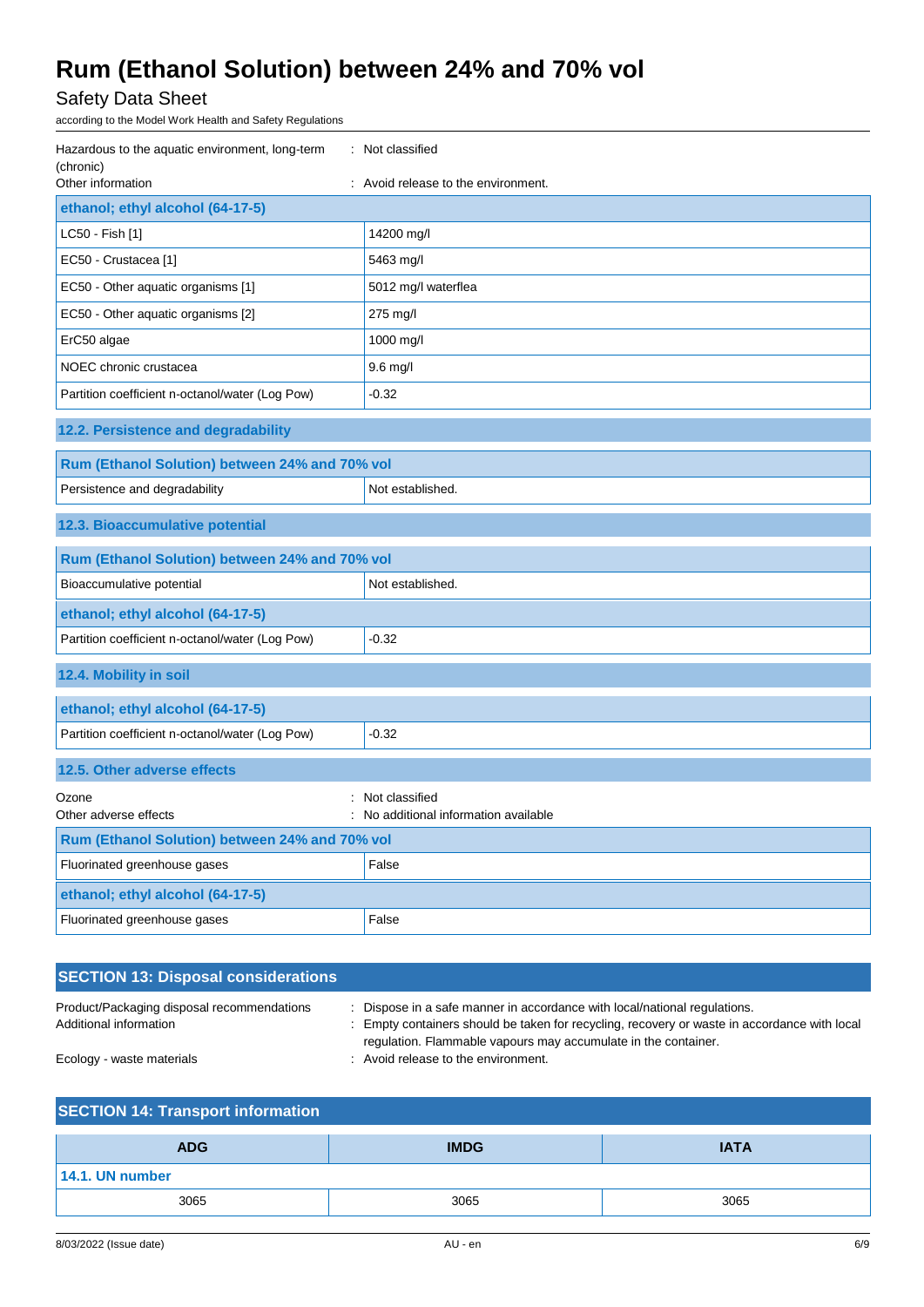### Safety Data Sheet

according to the Model Work Health and Safety Regulations

| <b>ADG</b>                                                                                                                                                                                                                                                                                                                                                               | <b>IMDG</b>                                                                                                                                                                                                                                            | <b>IATA</b>                       |
|--------------------------------------------------------------------------------------------------------------------------------------------------------------------------------------------------------------------------------------------------------------------------------------------------------------------------------------------------------------------------|--------------------------------------------------------------------------------------------------------------------------------------------------------------------------------------------------------------------------------------------------------|-----------------------------------|
| 14.2. UN Proper Shipping Name                                                                                                                                                                                                                                                                                                                                            |                                                                                                                                                                                                                                                        |                                   |
| ALCOHOLIC BEVERAGES                                                                                                                                                                                                                                                                                                                                                      | ALCOHOLIC BEVERAGES                                                                                                                                                                                                                                    | Alcoholic beverages               |
| 14.3. Transport hazard class(es)                                                                                                                                                                                                                                                                                                                                         |                                                                                                                                                                                                                                                        |                                   |
| 3                                                                                                                                                                                                                                                                                                                                                                        | 3                                                                                                                                                                                                                                                      | 3                                 |
|                                                                                                                                                                                                                                                                                                                                                                          |                                                                                                                                                                                                                                                        |                                   |
| 14.4. Packing group                                                                                                                                                                                                                                                                                                                                                      |                                                                                                                                                                                                                                                        |                                   |
| III - substances presenting low danger                                                                                                                                                                                                                                                                                                                                   | Ш                                                                                                                                                                                                                                                      | Ш                                 |
| <b>14.5. Environmental hazards</b>                                                                                                                                                                                                                                                                                                                                       |                                                                                                                                                                                                                                                        |                                   |
| Dangerous for the environment: No                                                                                                                                                                                                                                                                                                                                        | Dangerous for the environment: No<br>Marine pollutant: No                                                                                                                                                                                              | Dangerous for the environment: No |
| 14.6. Special precautions for user                                                                                                                                                                                                                                                                                                                                       |                                                                                                                                                                                                                                                        |                                   |
| Specific storage requirement<br>Shock sensitivity                                                                                                                                                                                                                                                                                                                        | No data available<br>No data available                                                                                                                                                                                                                 |                                   |
| 14.7. Additional information                                                                                                                                                                                                                                                                                                                                             |                                                                                                                                                                                                                                                        |                                   |
| Other information                                                                                                                                                                                                                                                                                                                                                        | : No supplementary information available                                                                                                                                                                                                               |                                   |
| <b>Transport by road and rail</b><br>UN-No. (ADG)<br>Special provision (ADG)<br>Limited quantities (ADG)<br>Excepted quantities (ADG)<br>Packing instructions (ADG)<br>Special packing provisions (ADG)<br>Portable tank and bulk container instructions (ADG) :<br>Portable tank and bulk container special provisions<br>(ADG)                                         | 3065<br>: 144, 145, 247<br>5 <sub>l</sub><br>E1<br>P001, IBC03<br>PP <sub>2</sub><br>T <sub>2</sub><br>$\therefore$ TP1                                                                                                                                |                                   |
| <b>Transport by sea</b><br>UN-No. (IMDG)<br>Special provisions (IMDG)<br>Limited quantities (IMDG)<br>Excepted quantities (IMDG)<br>Packing instructions (IMDG)<br>Special packing provisions (IMDG)<br>IBC packing instructions (IMDG)<br>Tank instructions (IMDG)<br>Tank special provisions (IMDG)<br>EmS-No. (Fire)<br>EmS-No. (Spillage)<br>Stowage category (IMDG) | 3065<br>144, 145, 247<br>5 L<br>E <sub>1</sub><br>P001<br>PP <sub>2</sub><br>IBC03<br>T2<br>÷.<br>TP <sub>1</sub><br>÷.<br>F-E - FIRE SCHEDULE Echo - NON-WATER-REACTIVE FLAMMABLE LIQUIDS<br>S-D - SPILLAGE SCHEDULE Delta - FLAMMABLE LIQUIDS<br>: A |                                   |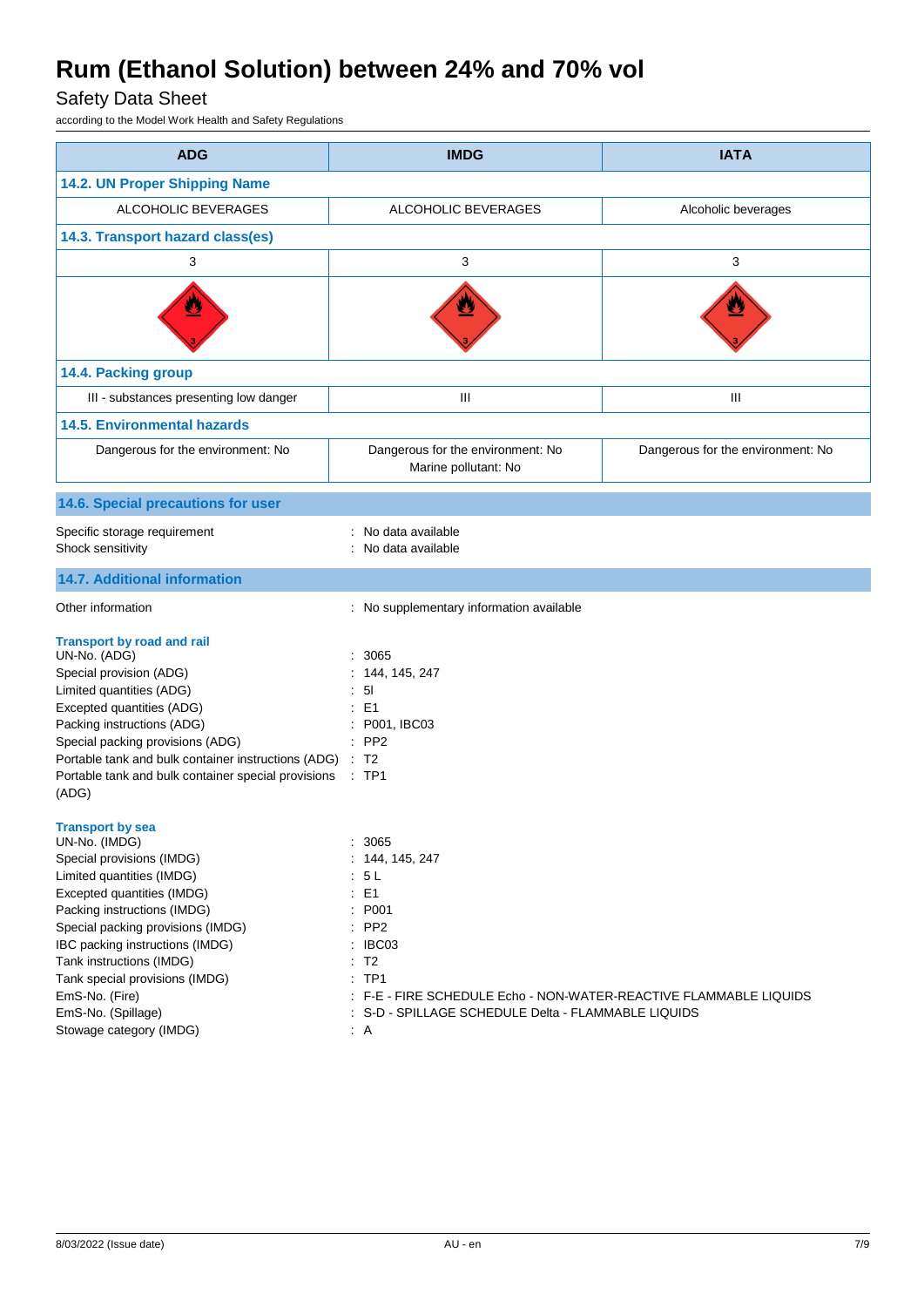#### Safety Data Sheet

according to the Model Work Health and Safety Regulations

| Properties and observations (IMDG)                                                                                                                                                                                                                                                                                                           | : Alcoholic beverages containing more than 24% alcohol but not more than 70% by volume,<br>when transported as part of the manufacturing process, may be transported in wooden<br>barrels with a capacity of more than 250 litres and not more than 500 litres meeting the<br>general requirements of 4.1.1, as appropriate, on the following conditions: 1. the wooden<br>barrels should be checked and tightened before filling; 2. sufficient ullage (not less than 3%)<br>should be left to allow for the expansion of the liquid; 3. the wooden barrels should be<br>transported with the bungholes pointing upwards; 4, the wooden barrels should be<br>transported in containers meeting the requirements of the International Convention for Safe<br>Containers (CSC), as amended. Each wooden barrel should be secured in custom-made<br>cradles and should be wedged by appropriate means to prevent them from being displaced<br>in any way during transport; and 5. when carried on board ships, the containers should be<br>stowed in open cargo spaces or in enclosed cargo spaces complying with the requirements<br>for class 3 flammable liquids with a flashpoint of 23°C c.c. or less in regulation II-2/19 of<br>SOLAS, 74, as amended. |
|----------------------------------------------------------------------------------------------------------------------------------------------------------------------------------------------------------------------------------------------------------------------------------------------------------------------------------------------|-------------------------------------------------------------------------------------------------------------------------------------------------------------------------------------------------------------------------------------------------------------------------------------------------------------------------------------------------------------------------------------------------------------------------------------------------------------------------------------------------------------------------------------------------------------------------------------------------------------------------------------------------------------------------------------------------------------------------------------------------------------------------------------------------------------------------------------------------------------------------------------------------------------------------------------------------------------------------------------------------------------------------------------------------------------------------------------------------------------------------------------------------------------------------------------------------------------------------------------------------------------|
| MFAG-No                                                                                                                                                                                                                                                                                                                                      | : 127                                                                                                                                                                                                                                                                                                                                                                                                                                                                                                                                                                                                                                                                                                                                                                                                                                                                                                                                                                                                                                                                                                                                                                                                                                                       |
| <b>Air transport</b><br>UN-No. (IATA)<br>PCA Excepted quantities (IATA)<br>PCA Limited quantities (IATA)<br>PCA limited quantity max net quantity (IATA)<br>PCA packing instructions (IATA)<br>PCA max net quantity (IATA)<br>CAO packing instructions (IATA)<br>CAO max net quantity (IATA)<br>Special provisions (IATA)<br>ERG code (IATA) | : 3065<br>$E = 1$<br>: Y344<br>: 10L<br>: 355<br>: 60L<br>: 366<br>: 220L<br>: A9, A58<br>: 3L                                                                                                                                                                                                                                                                                                                                                                                                                                                                                                                                                                                                                                                                                                                                                                                                                                                                                                                                                                                                                                                                                                                                                              |
| 14.8. Hazchem or Emergency Action Code                                                                                                                                                                                                                                                                                                       |                                                                                                                                                                                                                                                                                                                                                                                                                                                                                                                                                                                                                                                                                                                                                                                                                                                                                                                                                                                                                                                                                                                                                                                                                                                             |
| Hazchem Code                                                                                                                                                                                                                                                                                                                                 | $:$ * 2Y                                                                                                                                                                                                                                                                                                                                                                                                                                                                                                                                                                                                                                                                                                                                                                                                                                                                                                                                                                                                                                                                                                                                                                                                                                                    |

#### **SECTION 15: Regulatory information**

**15.1. Safety, health and environmental regulations specific for the product in question**

No additional information available

**15.2. International agreements**

No additional information available

#### **SECTION 16: Other information**

Data sources **State 1908** CHA (European Chemicals Agency). according to Regulation (EC) No. 1907/2006 (REACH) with its amendment Regulation (EU) 2020/878.